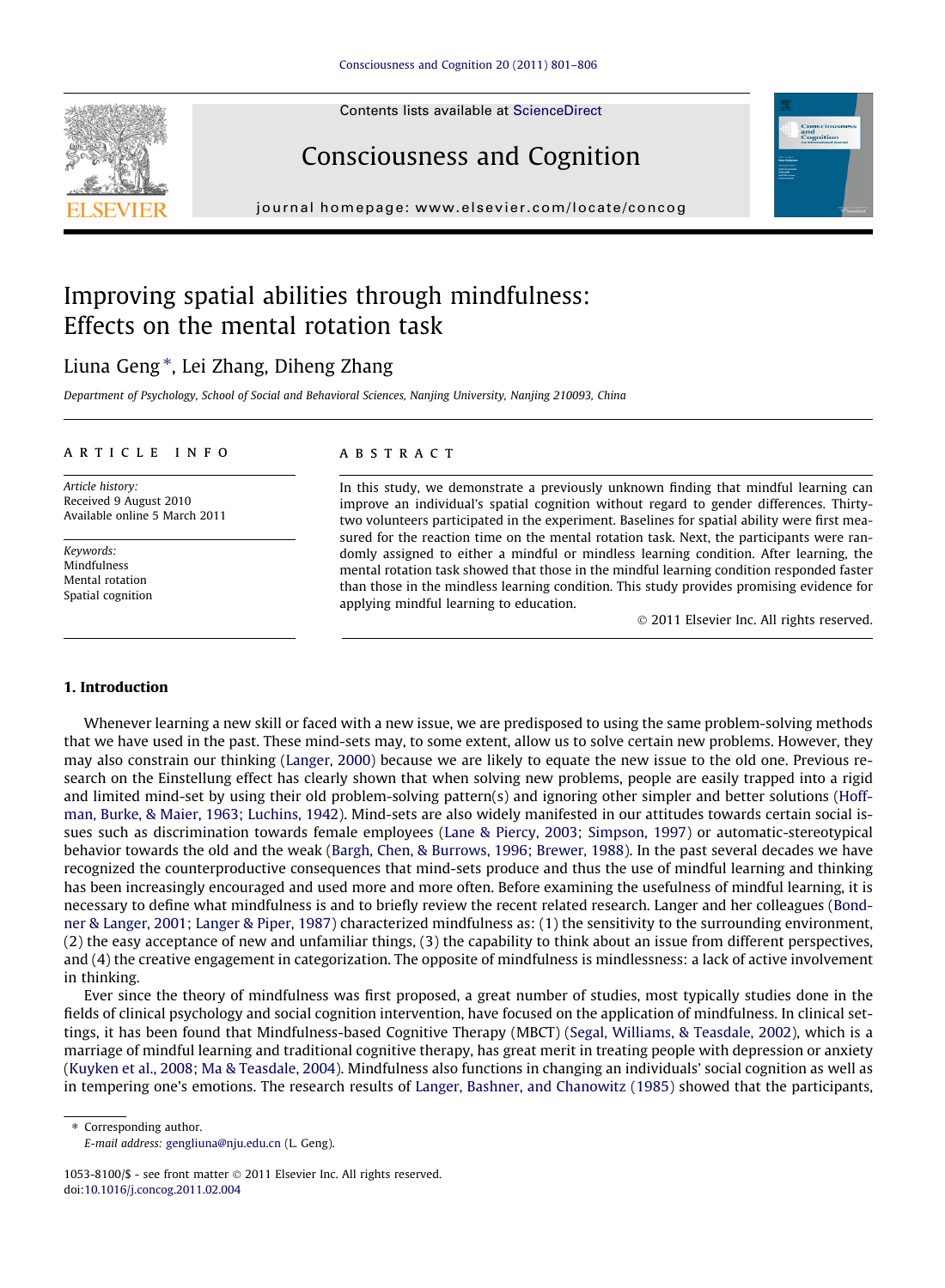who were trained to think mindfully, primarily thought of the disabled children as specially ''abled'' rather than incapable. In [Djikic, Langer and Stapleton's \(2008\)](#page-4-0) experiment, people who scored at a high level of mindfulness in a picture categorization task, walked quickly, which predicted a reduced level of stereotype-activated behaviors.

To our knowledge, there is ample evidence demonstrating the profound impact in mindfulness on many areas except for the field of spatial cognition. Thus, the focus of this study was to examine whether people's spatial cognition could be improved through mindful learning. Specifically, we choose the mental rotation task (MRT), which has been identified as an important indicator of spatial ability ([Carroll, 1993; Lohman, 1988](#page-4-0)).

The MRT is a task that typically shows gender differences, in which males' performance is better than females' (e.g. [Mas](#page-5-0)[ters & Sanders, 1993\)](#page-5-0). It is used to examine an individual's spatial cognition by asking the person to determine whether the two pictures presented are ''identical'' or ''mirroring'' ([Masters & Sanders, 1993; Shepard & Metzler, 1971\)](#page-5-0). The seminal work by Shepard and Metzler has shown that the reaction time (RT) in this task was a linearly increasing function of the rotated angle (from  $0^\circ$  to 180 $^\circ$ ). In [Bethell-Fox and Shepard's \(1988\)](#page-4-0) study, the RT was positively correlated with the complexity of presenting stimuli. However, after people became familiar with the complex stimuli, the RT no longer differed significantly with varying degrees of stimuli's complexity, but differed when the time was linearly increasing along with the stimuli's rotated angle. [Khooshabeh and Hegarty \(2010\)](#page-5-0) also reported that individuals who performed on the MRT were more likely to have employed a holistic strategy one rather than an analytic one.

In summary, the present study examines whether people with either a mindful or a mindless learning condition differed in their performance on the MRT. Our hypothesis was that the participants' performance on the MRT in the mindful learning condition would be significantly better than those in the mindless one, for mindful learning would induce the participants to apply a holistic strategy. We also predicted that female performance would be less proficient than male performance under both conditions on the MRT.

## 2. Material and methods

#### 2.1. Participants

Thirty-two students were recruited voluntarily from Nanjing University by advertisement. All of them were right-handed and none had ever participated in any MRT task before.

## 2.2. Design

We used a 2 (mindfulness or mindlessness)  $\times$  2 (male or female) factorial design. As we were concerned that the students' spatial ability was highly diverse ([Kali & Orion, 1996\)](#page-5-0), we collected the data for RT on the MRT before learning as the baseline of the participants' spatial ability. The dependent variable was the RT on the MRT after learning.

## 2.3. Materials

The whole experiment was displayed on a 19<sup>%</sup> Lenovo LCD screen using E-prime. The computer was located approximately 50 cm in front of the participants, resulting in a visual angle of approximately  $5^\circ$ .

### 2.3.1. Material for mindful/mindless learning

Previous studies indicated that using different wording to introduce an item could stimulate either a mindful or mindless state [\(Langer & Piper, 1987\)](#page-5-0). The mindfulness material was created to produce a situation in which the participants could attend to a familiar situation from a different perspective in order to break the mind-set and think out of the box ([Bondner](#page-4-0) [& Langer, 2001; Langer & Piper, 1987](#page-4-0)) (see Appendix 1).

The mindful or mindless learning materials were centered on the screen. The participants were required to answer every question within a limited time and to record their answers in the answer sheet. If the participants still had time left after they completed their answers, they were instructed to press the key of ''q'' to enter into the next question.

## 2.3.2. Materials for the mental rotation task

We selected the 20 $\degree$  and 120 $\degree$  stimuli rotated from the original pictures on an x, y or z axis from the [Shepard and Metzler's](#page-5-0) [\(1971\)](#page-5-0) classical experiment (see [Fig. 1](#page-2-0)). As soon as the participants decided that the two pictures displayed were congruent in their shape, they were instructed to press ''f'', or if they determined that one picture was mirror-rotated from the other, they were instructed to press ''j''. The stimuli were classified into three categories: the original–original (constructed by two original items), the mirrored–mirrored (constructed by two mirrored items) and the original–mirrored (constructed by both types of items). The original–original and mirrored–mirrored category both contained 15 trials, including three trials (pictures rotated with 20 $\degree$  and 120 $\degree$  within the same axis) and 12 trials (the combination of four pairs of the two pictures with four rotated angle pairs  $(20^{\circ}-20^{\circ},120^{\circ}-120^{\circ},120^{\circ}-120^{\circ},120^{\circ}-20^{\circ})$  and three rotated axis pairs  $(x-y, x-z, y-z)$ ). The original– mirrored categories contained 36 trials consisting of the combination of four rotated angle pairs and nine rotated axis pairs  $(x-x, x-y, x-z, y-x, y-y, y-z, z-x, z-y, z-z).$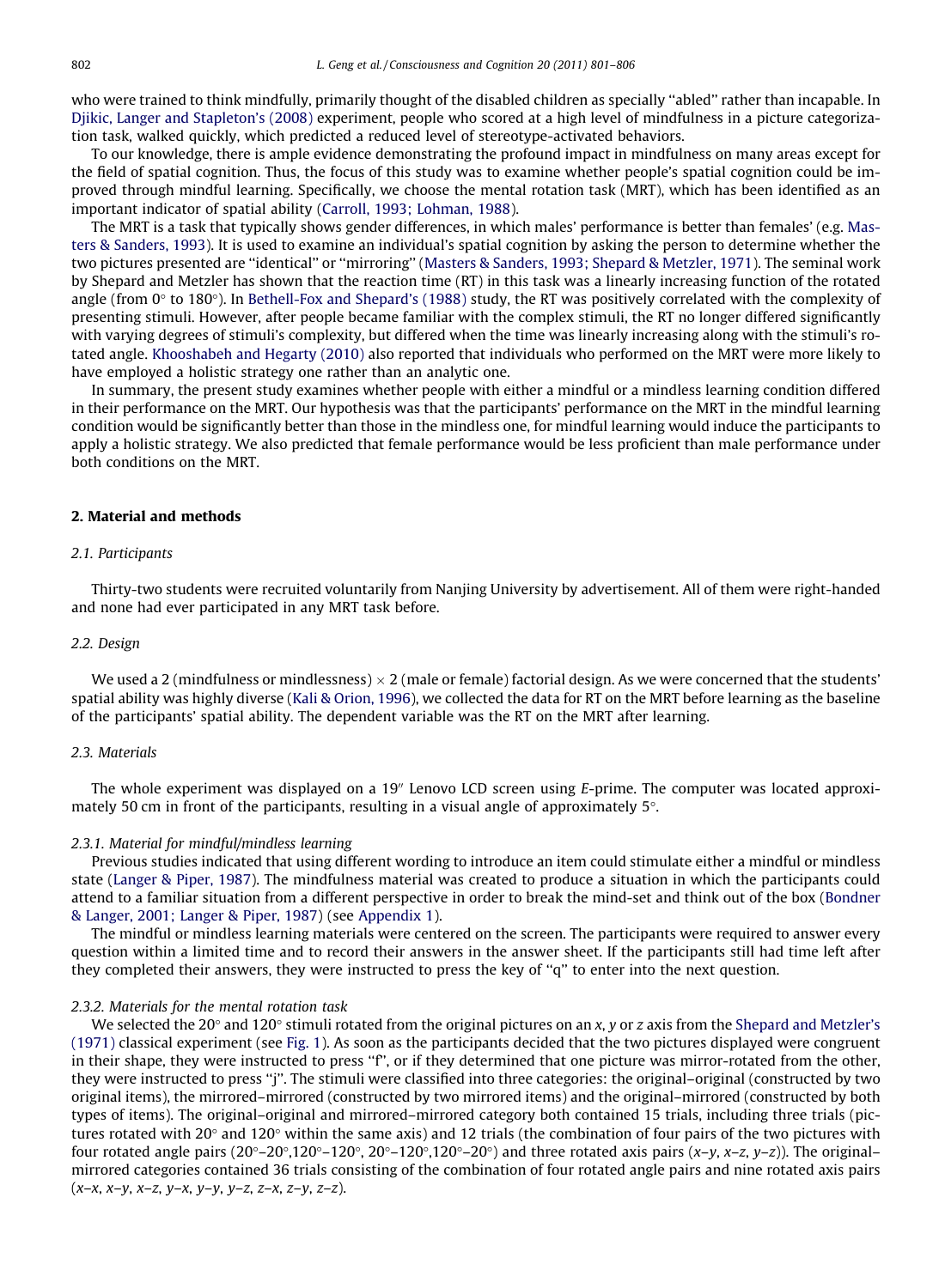<span id="page-2-0"></span>

Fig. 1. Examples of mental rotation task in this experiment. The left panel is the original stimulus rotated from x, y, z axis with 20° and 120°; the right panel is the mirror stimulus rotated from x, y, z axis with  $20^{\circ}$  and  $120^{\circ}$ .

Each trial began with the fixation point "+". Two circular pictures that contained the stimuli were then simultaneously centered on the left and right panels of the white screen. The diameter of the circle was 5.5 cm, and the distance between the centers of the two circles was 13 cm. The screen could not jump into the next trial until the participants had pressed either the response key "f" or "j".

## 2.4. Procedure

The participants were informed they were involved in a pattern judgment task and to answer several questions. They were allowed to practice with feedback about their RT and accuracy and expected to complete the tasks accurately and quickly. After they had completed 66 trials displayed randomly without feedback and had had a 2-min break, they were presented with either mindful or mindless learning material on the screen. The participants had to record their answers on the answer sheet. They had 3 min to rest before they worked on the MRT again which shared the identical features with the MRT given at the beginning.

## 3. Result

We analyzed the data with software SPSS17.0, using a significance level of .05.

The analysis of covariance (ANCOVA) revealed that the baseline on the MRT significantly affected the RT after learning  $[F(1, 27) = 92.07, p < .001]$  and that no interaction was found between gender and RT in first part. These findings suggested that it was reliable to apply an analysis of covariance to this experimental data and necessary to set the baseline of the participants' spatial ability as a covariate variable. Two learning operations had a significant main effect on the RT after learning  $[F(1, 27) = 5.15, p < .05, \eta_p^2 = .16, M_{mindfulness} = 3179.63 \text{ ms}, SD = 1683.13 \text{ ms}; M_{mindlessness} = 3280.27 \text{ ms}, SD = 1826.63 \text{ ms}.$ There was no main effect on gender  $[F(1, 27) = .51, M_{males} = 3353.86 \text{ ms}, SD = 1697.21 \text{ ms}; M_{females} = 3106.03 \text{ ms},$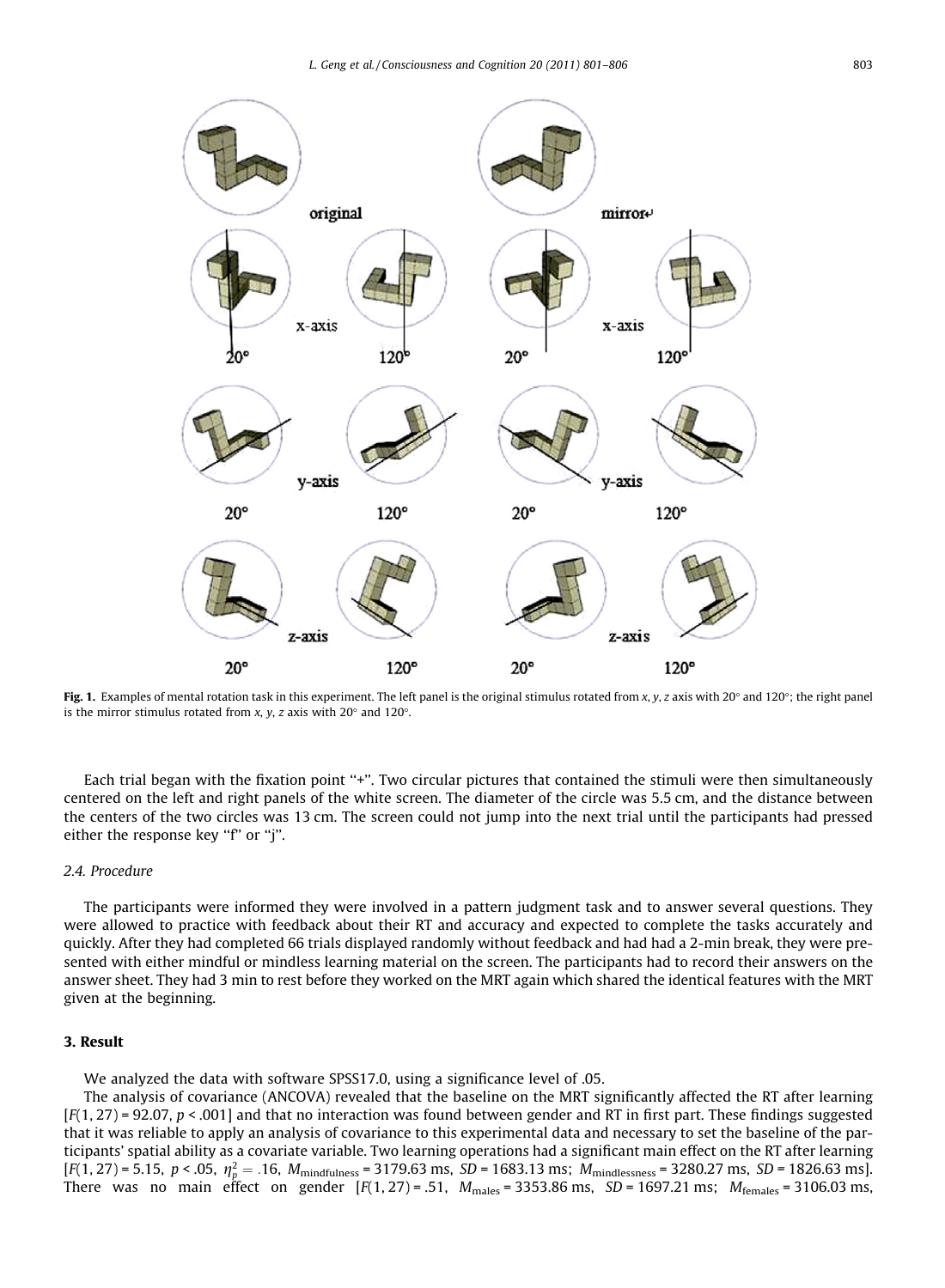

Fig. 2. Mean Reaction Time (RT) as a function of gender and experimental condition in the baseline and after learning. Error bars indicate 95% confidence intervals.

 $SD = 1805.99$  ms]. No interaction was found between gender and learning condition  $[F(1, 27) = 1.08]$ . Fig. 2 shows the RT on the MRT before and after learning, separated into categories of male and female, with different learning conditions.

## 4. Discussion

As hypothesized, mindfulness, if experimentally activated, can reduce people's RT on the MRT, which indicates that mindful learning can positively influence an individual's spatial cognition. The results also showed that all the participants responded faster after mindful or mindless learning than before learning, except for one male in the mindless learning condition. The progress that most participants made on the MRT in the second round might be explained by practice effect. It, however, affected the participants' RT on both learning conditions; therefore we took it into account and manipulated it as covariance when analyzing the data. It is likely the one case where the RT of 73 ms after the mindless learning condition was greater than it was before was due to the fact that participants attended more to the accuracy of the response when doing the MRT in the second round than in the first round (the correct rate was from 67%d to 86%).

Several possible mechanisms can explain the MRT improvement after mindfulness training. With high likelihood, people in the mindfulness and mindlessness group employ different thinking strategies after training. In [Bethell-Fox and Shepard's](#page-4-0) [\(1988\)](#page-4-0) experiment, participants responded to the MRT faster in the test after the MRT training. Thus, Bethell-Fox and Shepard suggested that individuals process the stimuli from a holistic perspective. In the present study, we did not require participants to practice the same tasks again and again; instead, they learned the material either mindfully or mindlessly. The progress that participants made in the mindfulness group was greater than the progress made by those in the mindless group, suggesting that mindful learning condition might motivate the participants to contemplate the tasks from holistic perspective.

Secondly, mindfulness state resembles the concept of ''creativity'' in many aspects ([Langer & Piper, 1987](#page-5-0)). However, their distinction is not our interest in this study, as to our knowledge, no empirically-validated studies have been done to assess creativity successfully. Like the mindfulness training in Langer and Pipe's study, the mindfulness training in this study can be interpret as training creativity, facilitating flexible thought and benefiting cognition. Therefore, this might be another explanation of the relation between mindfulness and cognition enhancement.

Furthermore, as mindfulness training can reduce participants' fatigue, participants are likely to focus on the cognitive task more attentively than they are after mindlessness training ([Zeidan, Johnson, Diamond, David, & Goolkasian, 2010\)](#page-5-0). The aim of the mindfulness training task in this study was to elicit participants' active involvement in thinking. Thus, those people who were assigned to the mindfulness group encoded and retrieved spatial information from working memory more quickly and accurately. However, after completing mindlessness task, the participants might be less active and feel boring and fatigue. Therefore, participants in the mindfulness group responded to the task more quickly than those in mindlessness group.

The results of this study indicate that the RT of males and females did not differ significantly after the intervention, which was inconsistent with our hypothesis and with other previous studies [\(Masters & Sanders, 1993; Terlecki, Newcombe, &](#page-5-0)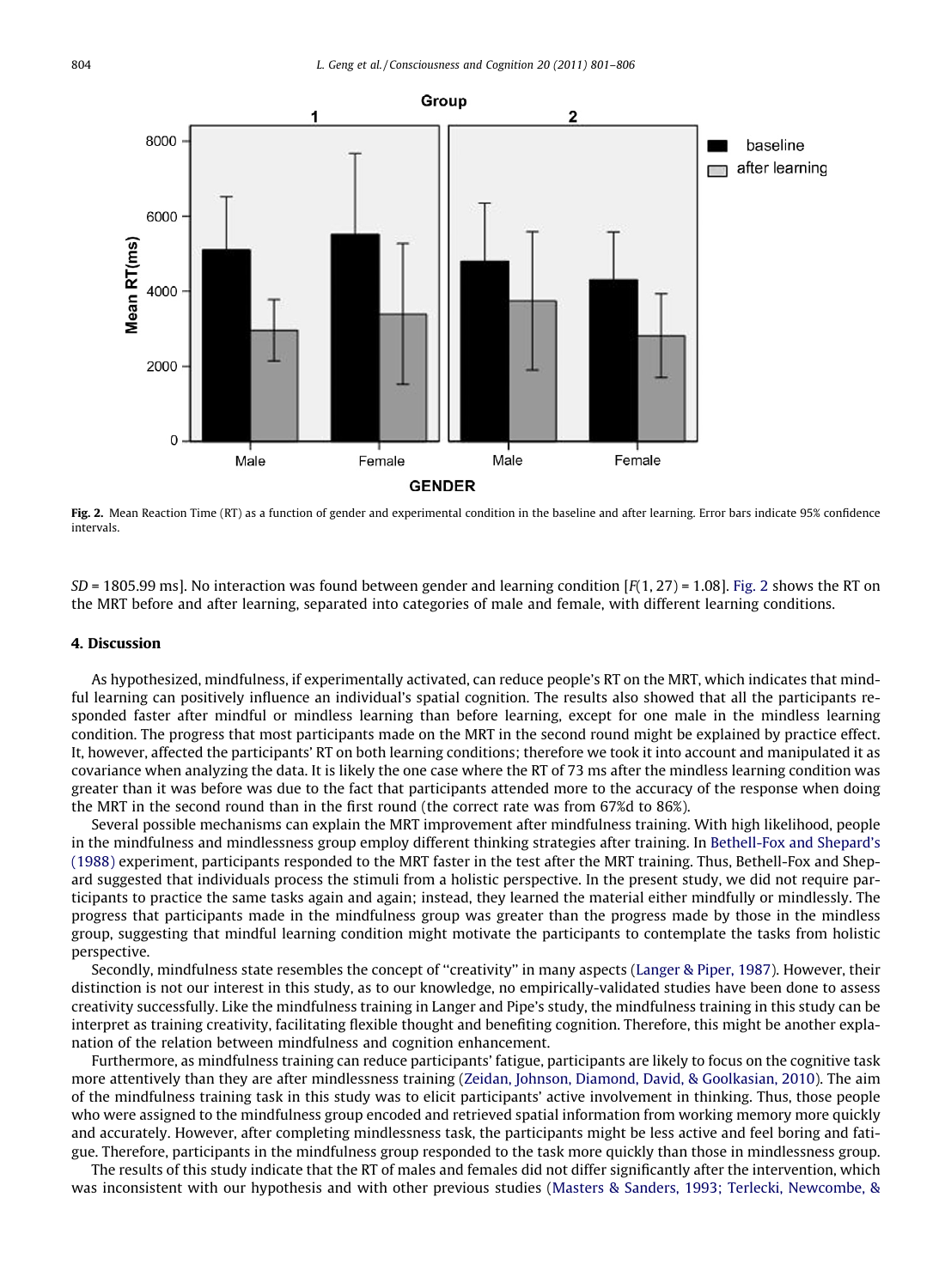<span id="page-4-0"></span>[Little, 2008](#page-5-0)). In reference to the other studies which reported a gender difference on the MRT, we found that when the participants were required to fulfill the task in a limited amount of time and were instructed to record the raw score of their responses, the performance of the male participants was significantly better than that of the females. However, when the participants were asked to respond without a time limit and were told to record the ratio score of their performance, gender differences faded away (Goldstein, Haldane, & Mitchell, 1990). [Stumpf \(1993\)](#page-5-0) also suggested that, the varying degrees of complexity of the MRT affected gender differences. Specifically, according to [Shepard and Metzler's \(1971\)](#page-5-0) research, the participants' RT was a linear function of the stimuli's rotated angle (from  $0^\circ$  to 180 $^\circ$ ), whereby the complexity was also increased when the rotation angle became greater. Thus, the stimuli which were rotated 180 $\degree$  were much more complex than those rotated 90°. In Stumf's experiment, when the rotation angle of the stimuli was  $90^\circ$ , there was no gender difference, whereas when the rotation angle was 180 $\degree$ , males responded significantly faster than females. Therefore, the gender difference on the MRT depends on the complexity of the stimuli. In this experiment, the participants could respond on the MRT without a time limit, and the feedback in the practice consisted of the correct rate rather than the raw score. In addition, the difference between two pictures presented in every trial was either  $0^{\circ}$  or 100°, which were closer to the condition of 90° in Stumf's experiment. Based on the empirical evidence provided by the previous studies, males and females were not expected to differ on their MRT scores.

Furthermore, the insignificance of gender on the improvement of the MRT might be due to the insignificant difference of gender on mindful and mindless learning. As none of prior mindfulness/mindlessness studies included gender as an independent variable and reported gender difference in the result (e.g. Djikic et al., 2008), the difference of spatial cognition improvement between mindfulness training and mindlessness training could not demonstrate a difference on gender.

The MRT, as a crucial element in the spatial ability test, has been associated with success in many courses of study. For example the score on the MRT is highly correlated with the successful performance of mathematics and other scientific disciplines (Delgado & Prieto, 2004). Because one of the potential benefits of mindful learning is that it can be developed whenever and wherever wanted, we strongly recommend that mindful learning be introduced into elementary and secondary school education. This will not only facilitate students' out-of-the-box thinking and produce critical thinking towards certain issues, but it is also likely to improve students' spatial ability and thereby nurture their scientific performance.

Future study might explore the effect of long-term mindfulness training. For example, instead of one session of mindfulness training, participants could be required to attend one or two sessions per week for more than 3 months, on people's spatial as well as social cognition instead of one session. In addition, other spatial cognition testing material such as the Uniformed Field of View Task (UFOV) (Edwards et al., 2005) could be used to explore to what extent mindful learning facilitates individual transfer learning. We hypothesize that, mindful learning will be beneficial for improving an individual's performance on spatial cognition tasks as well as on the MRT. This is especially true for long-term performance, since mindful learning addresses the process by which people come to a resolution rather than simply memorizing the results. Additionally, future studies can also explore whether or not mindful learning also improves performance in the fields of memory, language or other cognitive areas.

## 5. Conclusions

In conclusion, this experiment demonstrated that individuals greatly improved their MRT performance through mindful learning with no significant differences as a result of gender. Future studies could investigate whether or not mindful learning is helpful for transfer study and could also explore to a deeper extent the relationship between mindfulness and memory or language. The application of mindful learning to the realm of education is quite promising.

#### Appendix A. Supplementary material

Supplementary data associated with this article can be found, in the online version, at [doi:10.1016/j.concog.2011.02.004](http://dx.doi.org/10.1016/j.concog.2011.02.004).

## References

Bargh, J. A., Chen, M., & Burrows, L. (1996). Automaticity of social behavior: Direct effects of trait construct and stereotype activation on action. Journal of Personality and Social Psychology, 71(2), 230–244. doi:[10.1037/0022-3514.71.2.230.](http://dx.doi.org/10.1037/0022-3514.71.2.230)

Bethell-Fox, C. E., & Shepard, R. N. (1988). Mental rotation: Effects of stimulus complexity and familiarity. Journal of Experimental Psychology: Human Perception and Performance, 14(1), 12–23. doi[:10.1037/0096-1523.14.1.12.](http://dx.doi.org/10.1037/0096-1523.14.1.12)

Bondner, T. E., & Langer, E. J. (2001). Individual differences in mindfulness: The mindfulness/mindlessness scale. In 13th Annual American Psychological Society conference, Toronto, Ontario, Canada.

Brewer, M. B. (1988). A dual process model of impression formation. In T. K. Srull & R. S. Wyer, Jr. (Eds.), Advances in social cognition (pp. 1–36). Hillside, NJ: Erlbaum. doi:[10.2307/1423264.](http://dx.doi.org/10.2307/1423264)

Carroll, J. (1993). Human cognitive abilities: A survey of factor-analytical studies. New York: Cambridge University Press. doi:[10.1017/CBO9780511571312.](http://dx.doi.org/10.1017/CBO9780511571312) Delgado, A. R., & Prieto, G. (2004). Cognitive mediators and sex-related differences in mathematics. Intelligence, 32, 25–32. doi[:10.1016/S0160-](http://dx.doi.org/10.1016/S0160-2896(03)00061-8)

[2896\(03\)00061-8.](http://dx.doi.org/10.1016/S0160-2896(03)00061-8)

Djikic, M., Langer, E. J., & Stapleton, S. F. (2008). Reducing stereotyping through mindfulness: Effects on automatic stereotype-activated behaviors. Journal of Adult Development, 15, 106–111. doi[:10.1007/s10804-008-9040-0.](http://dx.doi.org/10.1007/s10804-008-9040-0)

Edwards, J. D., Vance, D. E., Wadley, V. G., Cissell, G. M., Roenker, D. L., & Ball, K. K. (2005). Reliability and validity of useful field of view test scores as administered by personal computer. Journal of Clinical and Experimental Neuropsychology, 27, 529–543. doi[:10.1080/13803390490515432.](http://dx.doi.org/10.1080/13803390490515432)

Goldstein, D., Haldane, D., & Mitchell, C. (1990). Sex differences in visual-spatial ability: The role of performance factors. Memory and Cognition, 18, 546–550.